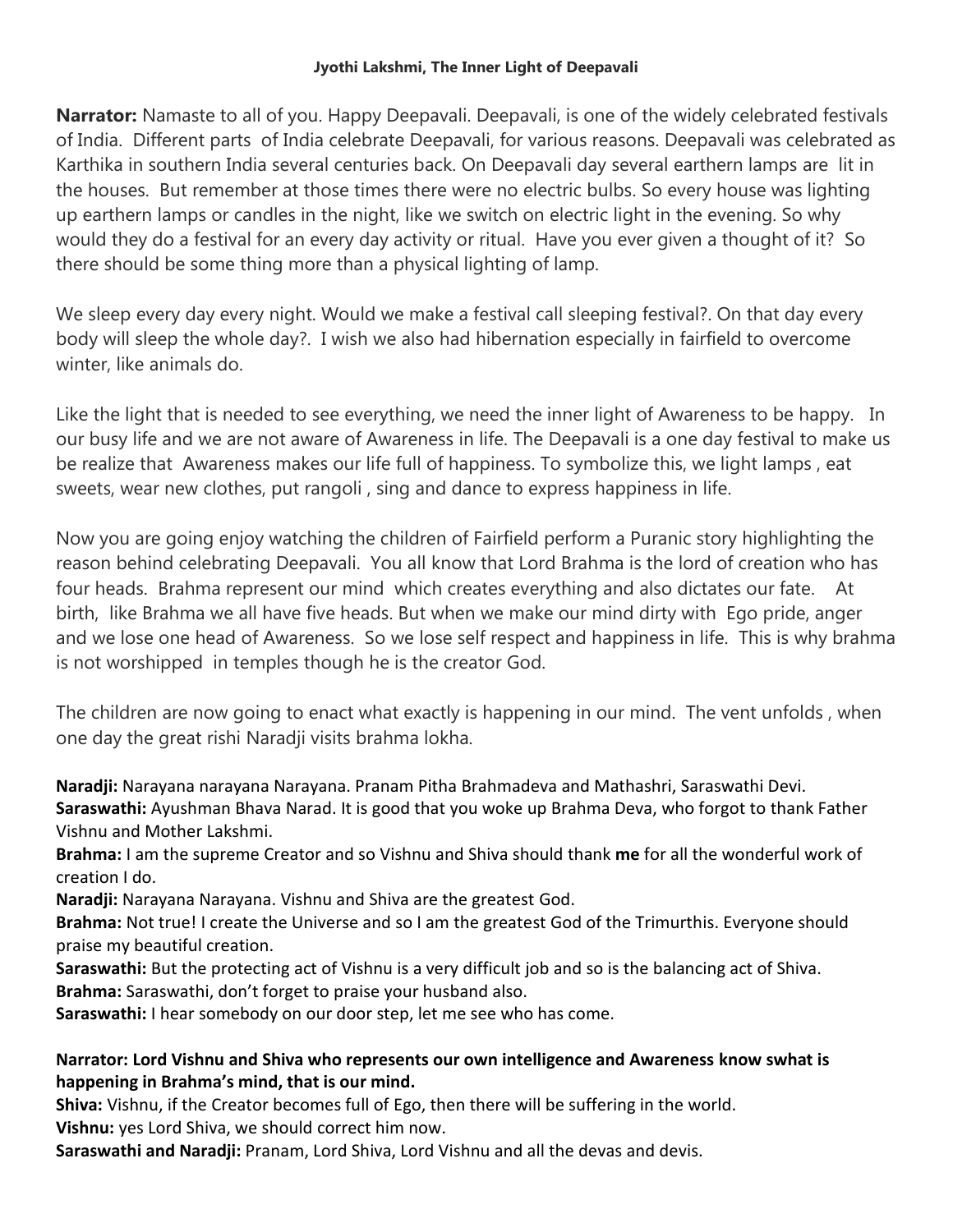**Lord Shiva;** we have a problem and so we came to seek the help of Lord Brahma. **Vishnu:** I feel that Lord Shiva has a superior task to balance the world. **Shiva:** Destruction is easy, but protection is the most difficult one. **Brahma:** You both are wrong. Creation is the most difficult and so I am greater than both of you. **Nandi:** Brahmaji, just because you have five heads, don't feel you are superior. **Brahma**: Yes, I have five heads. Three heads of space, that is x axis, y-axis and Z-axis. The fourth head is Time. I create everything in space and Time. So I feel I am great. **Parvathi:** Brahma, you always feel you are right. **Bhairava**: This feeling of "I", "mine" is Ego and will cause problems everywhere. **Brahma:** I don't have Ego. I am only conveying the truth! **Bhairavi**: Your view may not be the Truth. Not knowing the Truth **is** Ego, Brahma Deva. **Bhairava**: The Truth is that all our Energy comes from Lord Shiva and Vishnu. **Bhairavi**: Lord Shiva and Vishnu represent Awareness and Cosmic Intelligence. **Lakshmi:** Let us find out who is great. The one who sees the crown of Lord Shiva is the superior one. **Brahma:** Ha, Ha ha. Seeing the head of Shiva is easy! **Bhairava:** I am Kaala Bhairava, Time. Let me see how soon you can see the crown of Lord Shiva. **Surya Deva:** I will also watch how Vishnu is going to see Lord Shiva's head. **Brahma:** I will use the swan as my vehicle to take a flight up in the sky to see the head of Shiva within few seconds.

**Narrator: Shiva transformed himself into a body of Light which had no beginning or end. This light is the inner light of Awareness which in each and everyone of us. But we keep searching for it outside like Brahma Deva. Brahma Deva took his Swan and flew in the outer Space to find the beginning of the light (or the head of Shiva). Mean while, Vishnu, took the form of a boar (Varaha) and started digging inside the earth. This means, that we should search for answers to our problems in life, within ourselves and not outside.** 

**Bhairava:** All of you look at Lord Shiva!

**Parvathi:** Lord Shiva has turned himself as light.

**Lakshmi:** Brahma is traveling at the speed of 1 light year.

**Surya Dev:** What is a light year?

**Bhairavi**: One second of Brahma is equal to 100 years of Human life. Now Brahma is going up at a speed of 100 Yoganas an hour. This means a million times faster than a modern rocket.

**Saraswathi:** Will he be able to see the head of Lord Shiva?

**Bhairavi:** A person with Ego can never see the head of Shiva even if he travels to all the galaxies, at the speed of light.

**Bhairava**: Yes, instead, he has to look within himself for that Shiva Awareness.

## **Narrator: Brahma grew tired of travelling for millions of eons in space trying to find the end of Space and Time in the Universe. He was tired and impatient. He saw somebody approaching him from the outer space. It was Ketaki Devi, the fragrant Champaka flower also known as the Screw-pine flower.**

**Brahma:** Who are you, coming from the outer space? Are you an alien? **Ketaki Devi:** Brahma Deva, I am Ketaki flower, adorned in the head of Lord Shiva. **Brahma:** Why are you here? **Ketaki:** I fell from the head of Lord Shiva and now I am descending down, towards earth. **Brahma:** Oh I see! So, then Shiva's head must be close by. **Ketaki:.** Are you joking Brahma deva? Is there an end to Shiva's body of light? That light is eternal.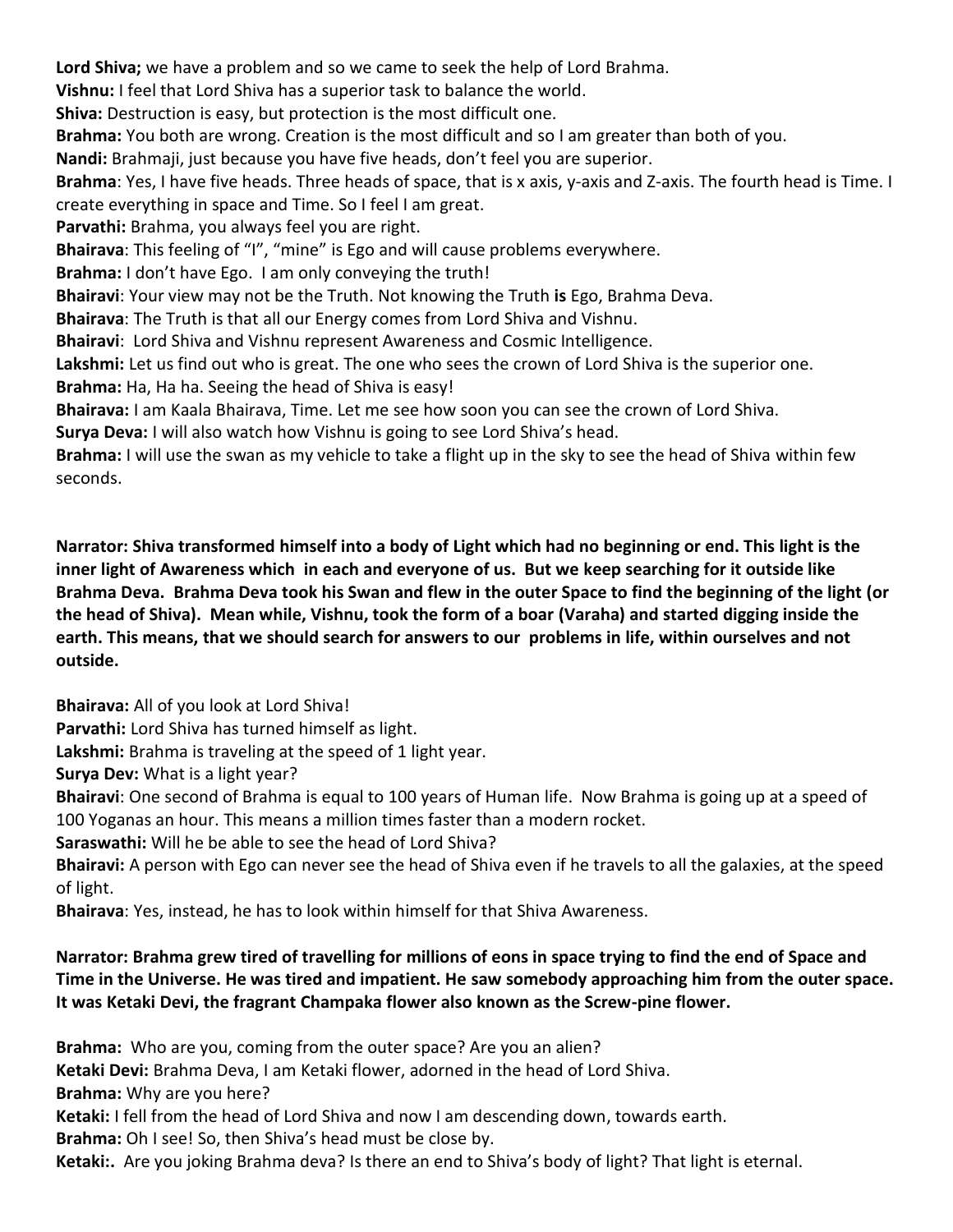**Brahma:** But I have been travelling for trillions of years now to see the starting point of his Body.

**Ketaki:** No Brahma Deva, Even if you travel for many zillions of years, you will never find his head.

**Brahma:** But I don't want to lose my bet with Vishnu and Shiva. I want to win always.

**Ketaki:** Brahma Deva, there is no winning or losing. All that matters is the Truth.

**Brahma:** Okay, Okay, enough of your advice about the Truth! I will make you the Miss Universe of the flowers on Earth, if you help me.

**Ketaki:** That is wonderful; please tell me, how I can help you.

**Brahma:** I want you to tell a lie that, I touched Shiva's head and then we both descended from his head. **Ketaki:** Okay Brahma Deva, I can't wait to be the Miss universe of flowers.

## **Narrator: Brahma Deva comes along with Ketaki and Nandi stops them.**

**Nandi:** Wait Brahma Deva, who are you bringing to Shiva's abode without my permission? **Brahma:** I am bringing Ketaki flower as a witness to my successful space journey. **Nandi:** No I don't believe this.

**Brahma:** Well, if you don't nod your bull head when I say, I will change your destiny in my next creation. **Nandi:** Please don't do that, I will obey you.

### **Narrator**: **When our mind is filled with pride ego, we will bribe others, like the Ketaki flower and will threaten people like Nandi to keep up the pride.**

**Saraswathi:** Brahma Deva, are you are back so soon?. **Brahma:** Yes I am the one who saw the head of Lord Shiva, see I have Ketaki and Nandi as my witnesses. **Paravthi:** Is this true, Ketaki? **Ketaki:** Yes Devi Parvathi, Brahma saw the head of Lord Shiva. **Naradji:** Nandi, Is Brahma telling the Truth?

# **Narrator: Nandi knods his head in a yes, but wags his tail saying no, no, no.**

**Lakshmi:** Where is my Lord Vishnu?

**Bhairavi:** Look! Vishnu has taken the form of Varaha, a boar and is digging up the earth underneath the light. **Parvathi:** Lord Vishnu has touched the holy feet of Lord Shiva.

**Shiva:** Oh great Lord Vishnu, how can you touch my feet. (He bends down to lift Vishnu up)

**Vishnu:** Now I see your crown, Lord Shiva!

**Shiva:** Yes! Only the one who has given up his Ego can have the vision of my Sahasrara, the Crown Chakra. **Bhairava:** Instead of searching outside for God, it is easy to find God within ourselves, like Vishnu. **Ketaki Devi**: Lord Shiva and Vishnu are both one, Sankara Narayana. Their manifesting Energy is Jyothi Lakshmi.

# **Narrator: (Jyothi lakshmi Emerges from lord shiva).**

**Jyothi lakshmi:** Mangalam to all of you.

**Bhairavi:** Lord Shiva, your head represent Awareness. Only through Awareness we can know you.

**Jyothi lakshmi:** Only when we give up our false Ego, will the light of Awareness dawn in us.

**Lakshmi:** This light is Jyothi lakshmi, who will be worshipped on Deepavali day, bringing prosperity to everyone.

**Naradji:** So will Lakshmi come, if we keep our house, clean and tidy?

**Saraswathi:** Not only external cleanliness, but Manas Suddhi or internal cleanliness is required for Lakshmi to be in our life.

**Ketaki Devi**: This is the reason Deepavali is celebrated after doing external and internal cleansing.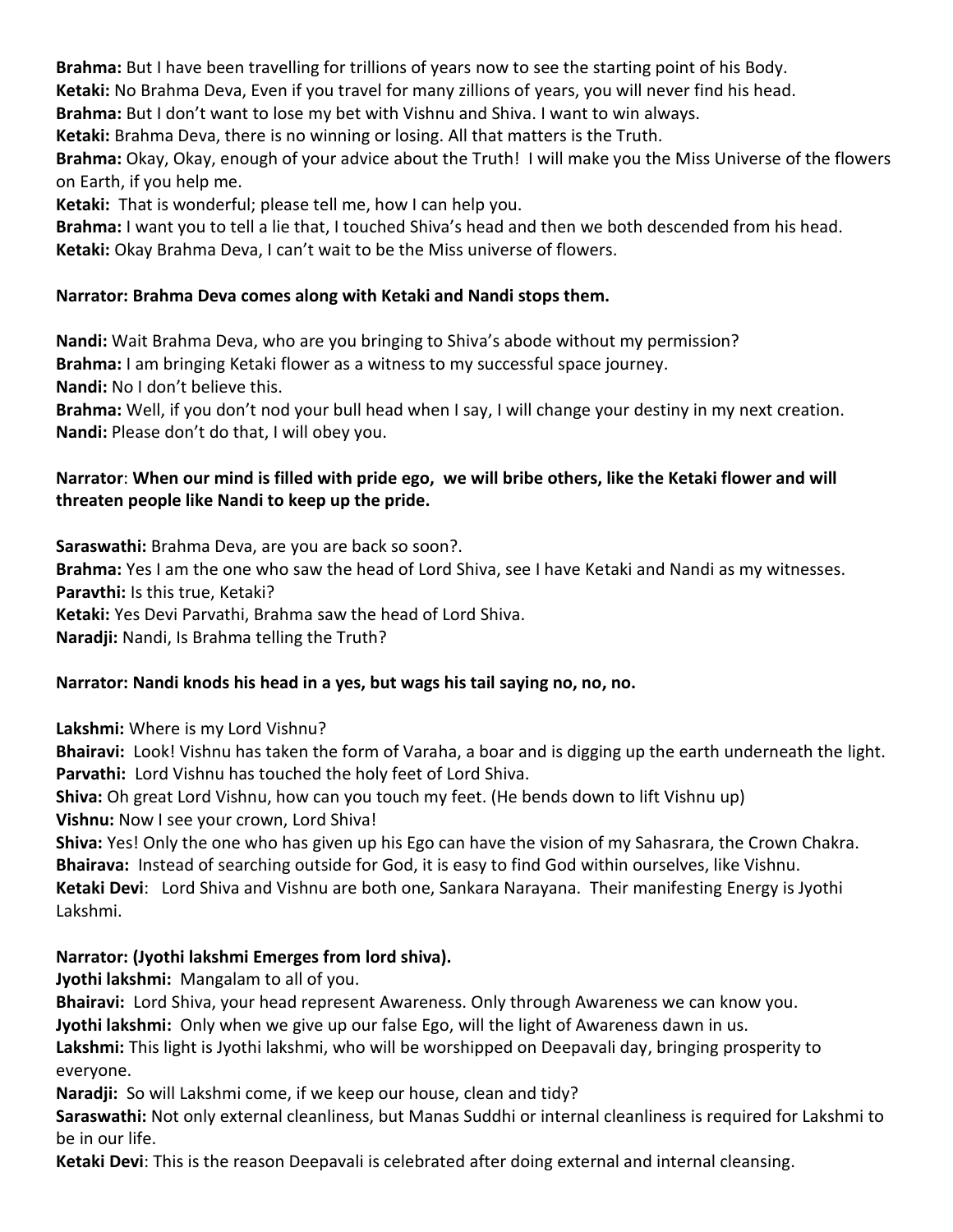**Shiva:** Like removing unwanted things in our house, I now have to remove the fifth head of Brahma. Kaala Bhairava, Bhairavi, Durga, Kaali , remove the fifth head of Brahma.

**Kali and Durga (Together):** Shiva Shambho ki jai , Shiva Shambho ki jai.

# **Narrator: Lord Brahma loses his fifth head..**

**Brahma:** I now realize that my fifth head represents Self-Awareness. But I was wasting that Awareness energy by being proud which was of no use to me or to others. So like me, all the human beings will lose Self-Awareness when they become Egoistic.

**Shiva:** I also curse that the Ketaki flower will not be used in worshipping the devas.

**Jyothi lakshmi:** A person may be beautiful, but telling lies to hide the Ego will not be respected.

**Lakshmi:** We should never tell lies to fulfill our selfish desires. This brings bad karma.

**Vishnu:** Though Brahma Deva is the creator, he will not be worshipped in any temples.

**Bhairavi:** Curse is not a punishment. It is an energy to be used for self-transformation by repenting and taking corrective actions.

**Vishnu:** Brahma Deva, you forgot that only by your good karma, you got the position of being the creator of the Universe.

**Jyothi lakshmi:** After your turn is over, somebody who has good merit will become the next Brahma to create the Universe.

**Parvathi**: You became full of pride because you felt you have something that others don't have. But remember: nothing is permanent in the creation.

**Lakshmi:** Yes, You forgot that wealth, position and power will last only for some time and it will soon go to the next person who has more merit than you.

**Vishnu**: So Instead of enjoying your own work, you demanded praise and appreciation for your work. **Surya Deva:** Because of this, you also got Nandi and Ketaki into trouble.

**Bhairava:** Nandi, you became an accessory to Brahma's pride by nodding your head, but your tail spoke the truth. So hereafter, devotees will not see your head, but only look at Shiva from your back side from this day onwards.

**Shiva:** Do not be fearful to seek Truth, Nandi Deva.

**Ketaki Devi:** Nandi, your posture of facing Shiva is to symbolize that the goal of life is to seek Shiva, the Awareness. Do not waste it for holding on to possessions of wealth and power.

**Brahma**: I now realize that I only wanted to do the work of creation. I should have enjoyed it and been thankful for it but instead I started demanding praise from everyone for my accomplishments.

**Bhairavi:** Very good, Brahma Deva, like you every one should use the opportunity of festivals like Deepavali to self-analyze and become mature.

**Jyothi lakshmi:** Today is Deepavali, the day we use the light of Awareness to remove darkness of Ego inside us.

## **Narrator: Durga ,Kali and mookambika Devi bring a Shiva Linga. In the famous temple of Tiruvannamalai where the great saint, Ramana Maharishi lived, a great fire is lit up in the temple on Karthika day to symbolize the Awareness of Shiva.**

**Saraswathi**. We will all worship the Eternal light of Shiva, in the form of Linga.

**Parvathi:** Linga like light has no beginning and end.

**Nandi:** Shiva will be called as Lingodh-Bhava, one who is in the Linga form.

**Lakshmi:** Let everyone bring the light of Awareness, Jyothi lakshmi, in their life on this Deepavali day.

**Jyothi lakshmi:** All the beings and especially the people in Fairfield will be blessed by Lakshmi, if they live a life full of light and give up their Ego.

**Everyone :** Mangalam to all.